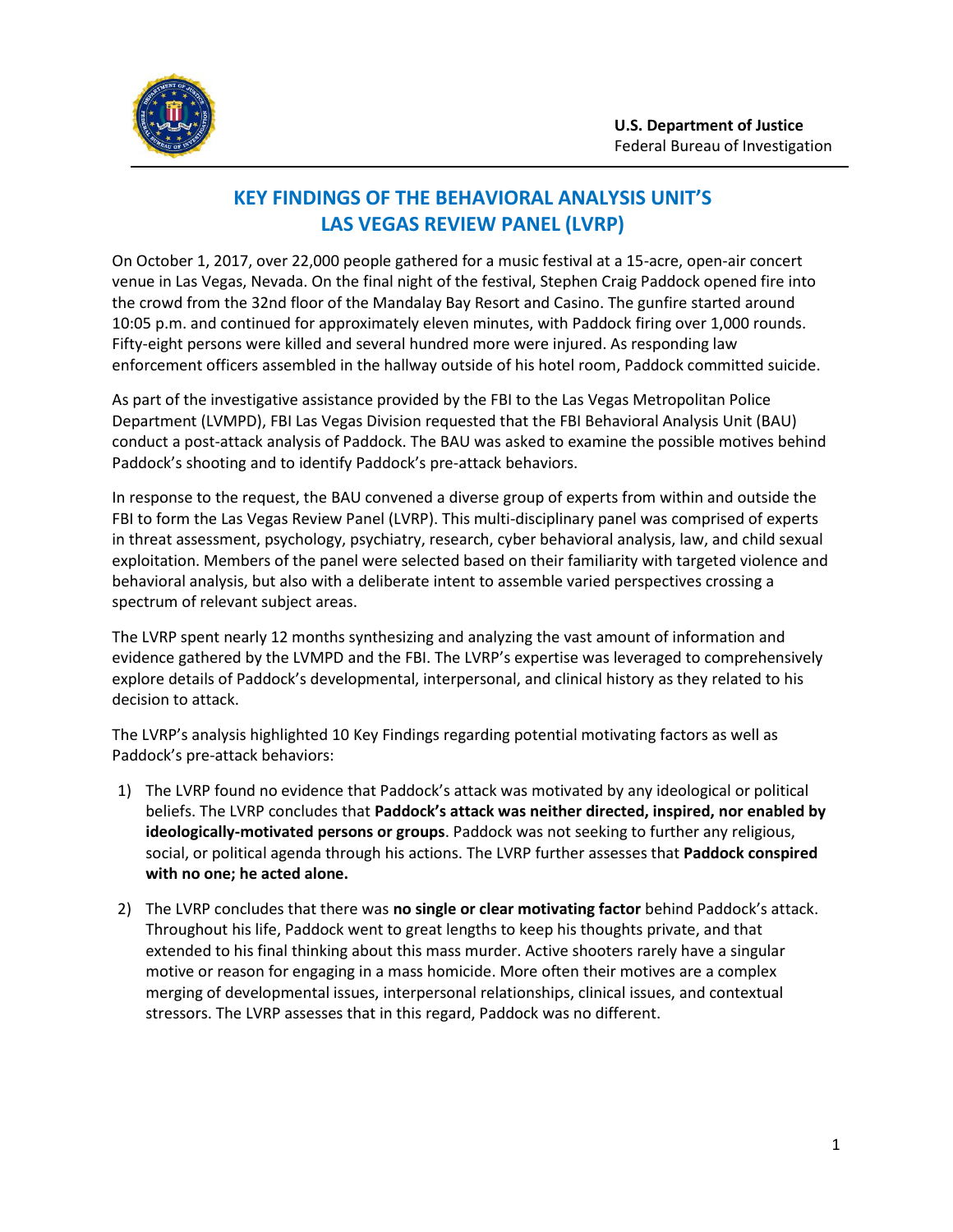

 $\overline{\phantom{a}}$ 

- 3) Investigators found no manifesto, video, suicide note, or other communication (hidden, encrypted, coded, or otherwise) relating to the planned attack or explaining his reason for attacking. However, **an important aspect of the attack was Paddock's desire to die by suicide**. As he grew older, Paddock became increasingly distressed and intolerant of stimuli while simultaneously failing to navigate common life stressors affiliated with aging. The LVRP assesses that Paddock experienced an objective (and subjective) decline in physical and mental health, level of functioning, and financial status over the last several years of his life. In reaction to this decline, Paddock concluded that he would seek to control the ending of his life via a suicidal act. His inability or unwillingness to perceive any alternatives to this ending influenced his decision to attack.
- 4) The LVRP concludes that Paddock's intention to die by suicide was compounded by his **desire to attain a certain degree of infamy via a mass casualty attack.** In this aspect, the LVRP believes that Paddock was influenced by the memory of his father, who was himself a well-known criminal. <sup>1</sup> Paddock's father created a façade to mask his true criminal identity and hide his diagnosed psychopathic history, and in so doing ultimately achieved significant criminal notoriety.
- 5) The LVRP assesses that Paddock displayed minimal empathy throughout his life and primarily viewed others through a transactional lens of costs and benefits. **Paddock's decision to murder people while they were being entertained was consistent with his personality**. He had a history of exploiting others through manipulation and duplicity, sometimes resulting in a cruel deprivation of their expectations without warning.
- 6) Exhaustive investigations by the LVMPD and the FBI yielded **no indication that Paddock's attack was motivated by a grievance against any specific casino, hotel, or institution in Las Vegas; the Mandalay Bay Resort and Casino; the Route 91 Harvest Festival; or against anyone killed or injured during the attack**. Paddock's exploration of other potential sites suggests that his final selection was based on the identification of a tactically-advantageous location from which to attack. His selected position in a hotel room on the  $32<sup>nd</sup>$  floor enabled Paddock to shoot at a densely-packed crowd of unsuspecting and vulnerable people. Further, it provided sufficient privacy for Paddock to prepare for and execute the attack, all within driving distance of his residence in Mesquite.
- 7) Throughout his life, Paddock displayed an ability to devote significant time, focused attention, and energy to specific hobbies or projects of interest. Once Paddock decided to attack, **he characteristically devoted time, attention, and energy to the shooting**. Paddock engaged in detailed preparations for the attack, including a year-long burst of firearms and ammunition acquisition. The planning and preparation – in and of itself – was likely satisfying to Paddock as it provided a sense of direction and control despite his mental and physical decline. He engaged in significant, methodical, Internet-based research regarding site selection, police tactics and response, and ballistics. Paddock conducted in-person site surveillance and engaged in end-of-life planning. Despite Paddock's research, planning, and preparation, the LVRP found no evidence

 $1$  Benjamin Paddock (Stephen Paddock's father) was a bank robber and fugitive, at one point appearing on the FBI's Top Ten Most Wanted Fugitives list (1968).